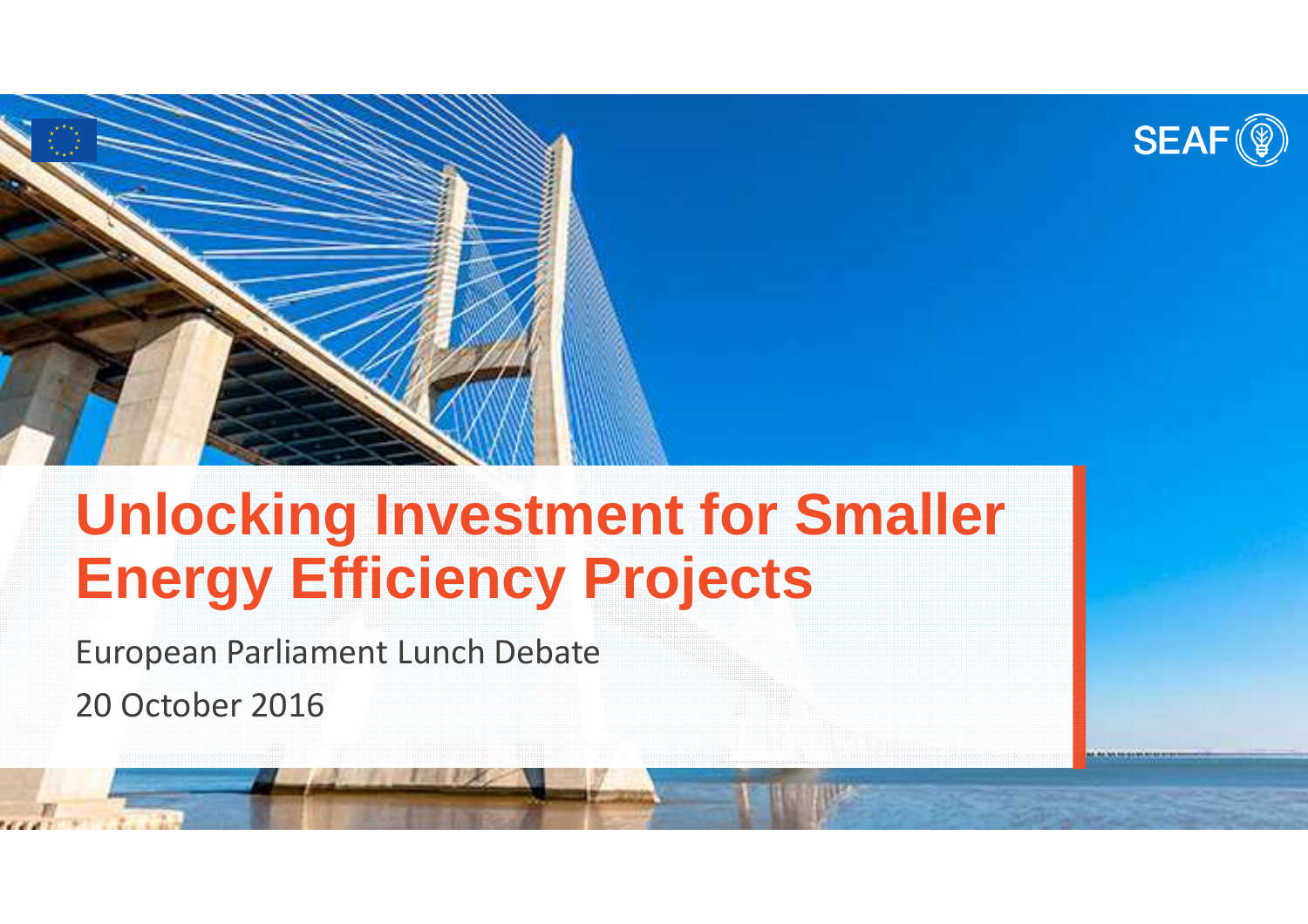

#### **SEAF - the Sustainable Energy Asset Framework**

Bridging the Finance Gap

SEAF is funded by the European Commission **Budget**: €1.700.000**Duration:** 24 months

**COPYRIGHT © 2016 SEAF**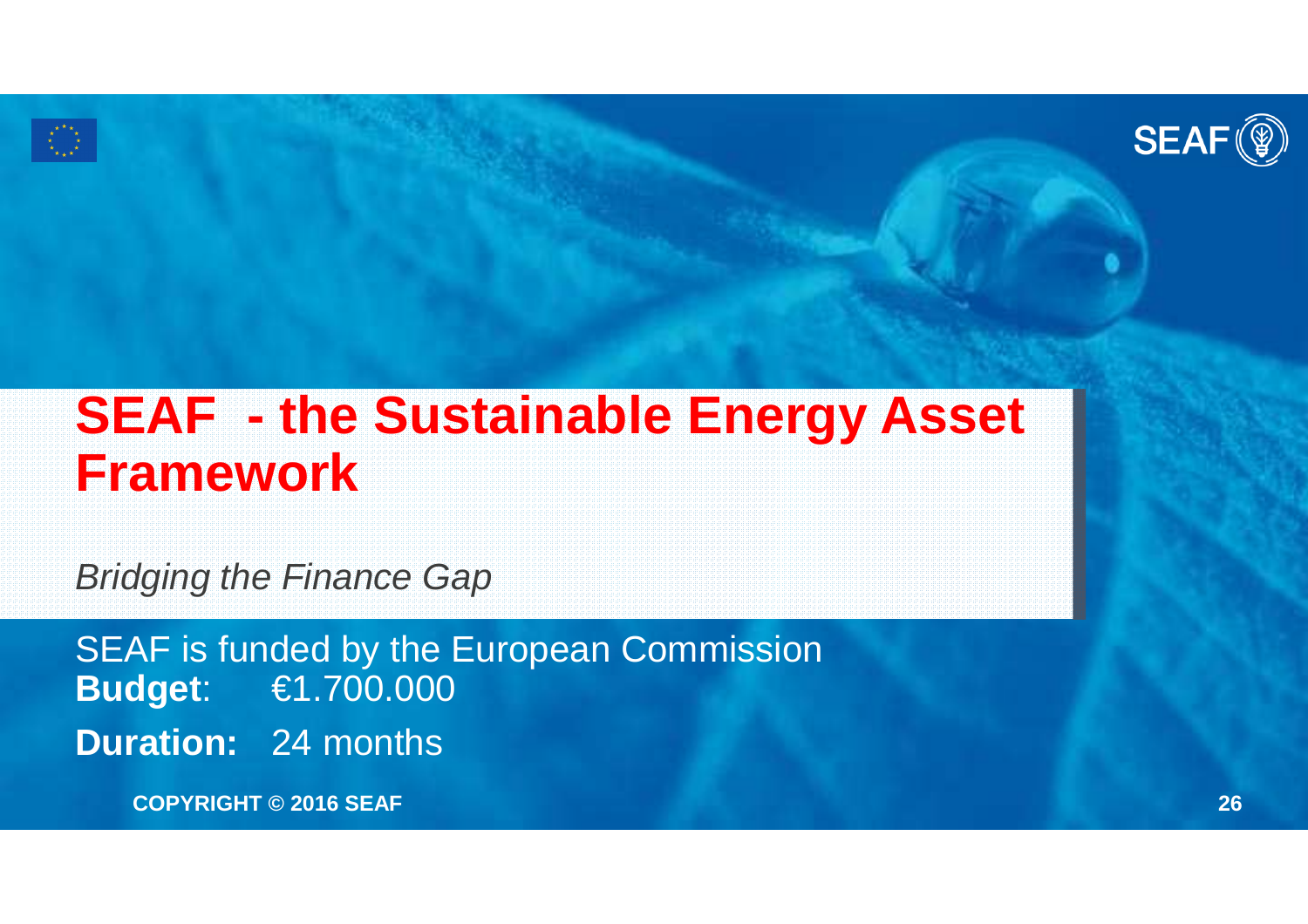



### **The Challenges of the Finance Gap**

- •**Project valuation difficulties:** lack of standardised, independent, project valuation tools, which are needed to assess the return on investment (RoI) easily and at a low cost, and which are needed to assess the return on investment (RoI) easily and at a low cost, and<br>would allow small to mid-sized projects to find easier access to financing;
- • **Difficulties in project optimisation:** EU regulations on SEA projects are often highly complex and fragmented across Member States. Many projects miss important revenuestreams as a result;
- •**A communication gap between contractors and investors leading to a lack of trust:**<br>it is often difficult for SMEs to present projects in a manner, which allows a financier to easily evaluate risks and benefits – in other words the financeability of the project;
- **<sup>A</sup> lack of standardization in the process** used for underwriting or management of energy **performance risks**, leading to lack of clarity and compar̃ability in th̃e project<br>assessment and therefore to increased costs for all parties involved.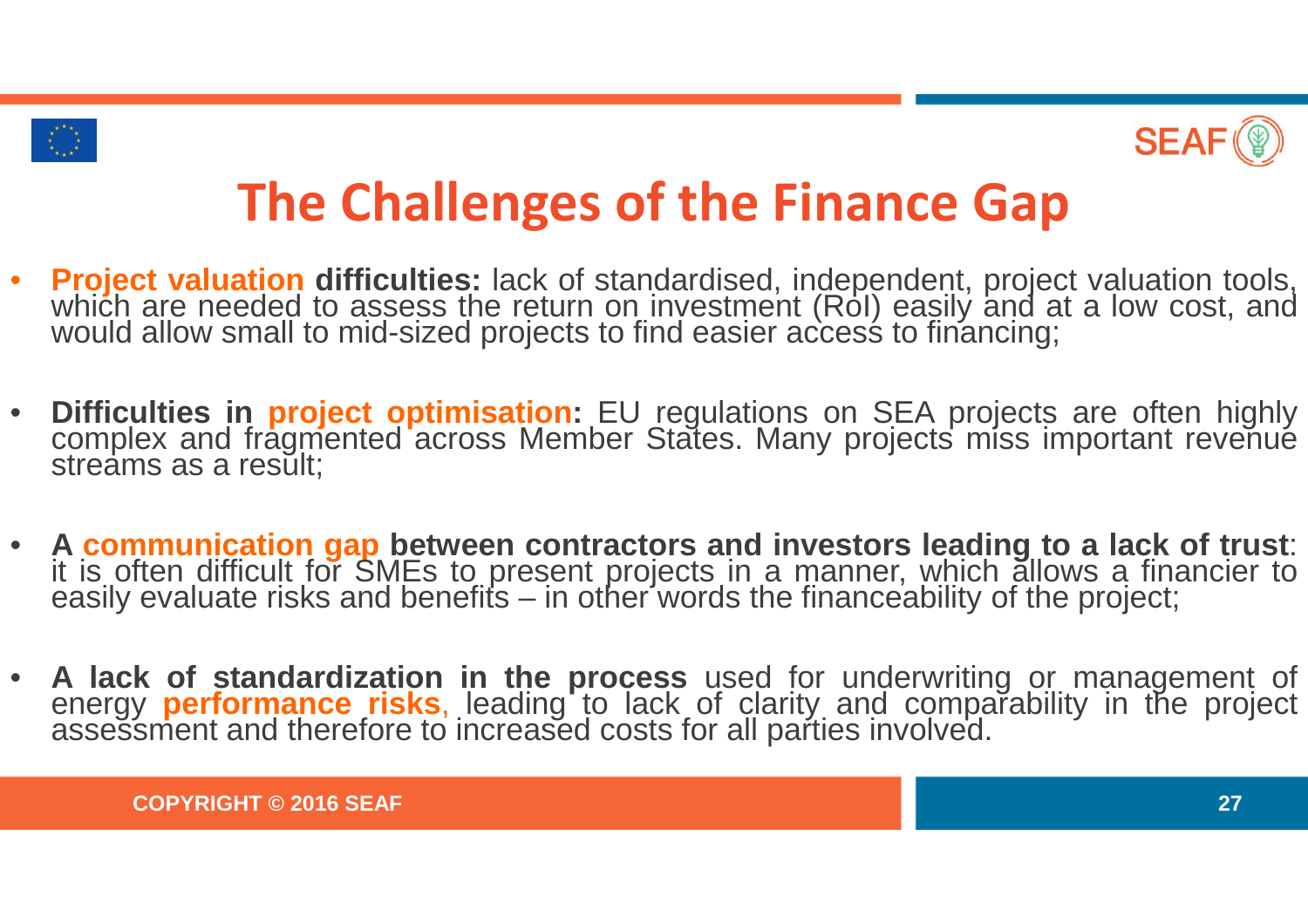

# **Project Goal:**

Making Finance Easy

The project **enables the finance of sustainable energy assets by deploying independent, standardised project evaluation and project optimisation tool.** 

**COPYRHT © 2016 SEAF**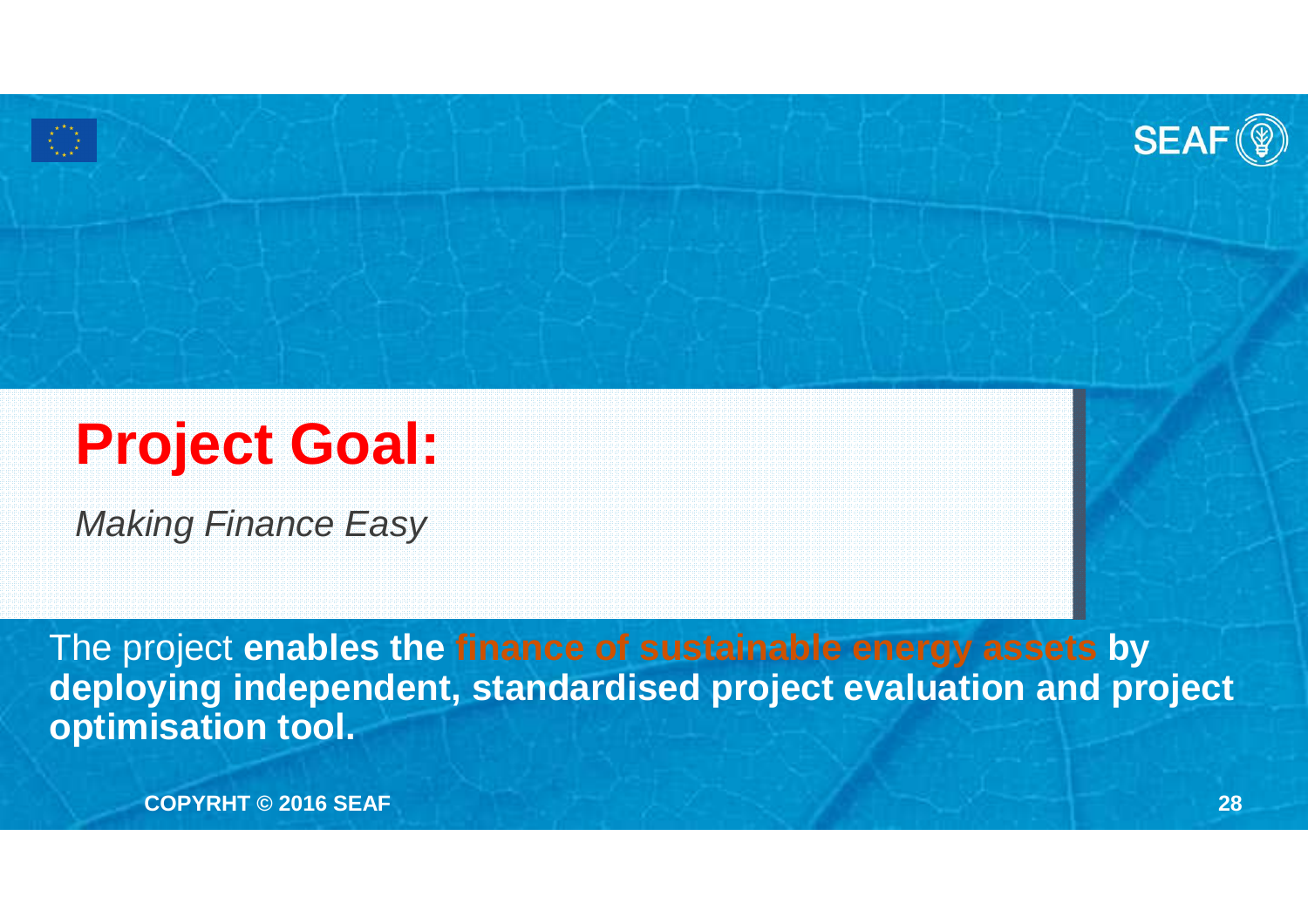



### **Project Goal: Making Finance Easy**

**The project combines the following existing functionalities:**

- **1. Valuation**: (JOULE) Robust independent ex-ante automatic valuation of SEA projects for both SEA contractors and SEA investors in different market environments against current market data;
- **2. Risk Assessment:** (HSB) Initial audit of the project's technical risks, including the proposal of risk transfer mechanisms such as insurance of equipment, business interruption or asset performanceto increase investors' trust level in a project; which is a control of the control of the control of the control of the control of the control of the control of the control of the control of the control of the control of t
- **3. Standardisation:** (ICP, JOULE) SEA project optimisation through e.g. identifying additional revenue streams and providing partnering options;
- **4. Final outcome: Finance: Facilitation of the communication and cooperation between investors (ourselves or others) and contractors**, allowing the matchmaking between investorsand contractors with search and filter functions.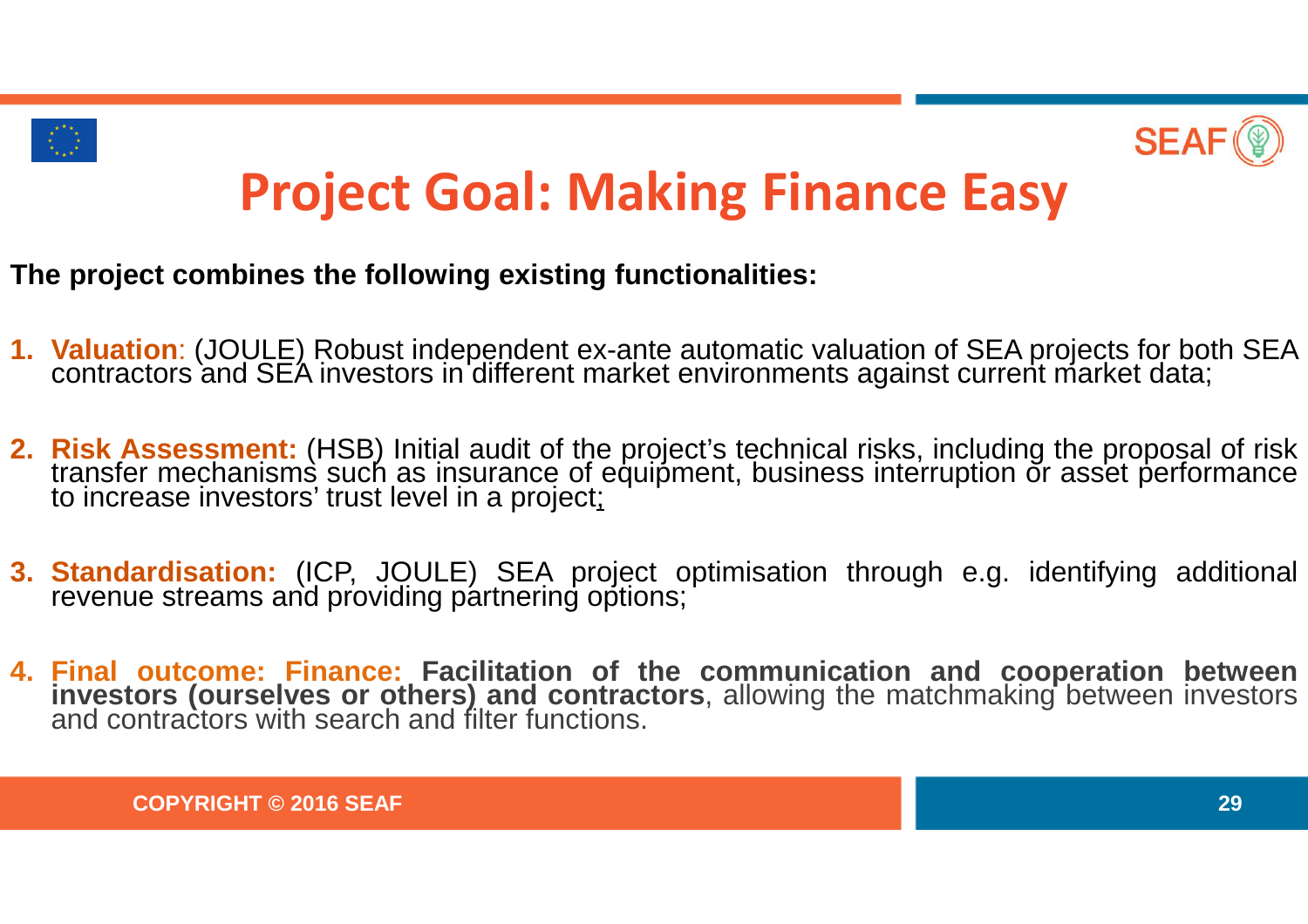

#### **Unlocking Investment?** We need to get serious

USA, municipalities spend **€5 billion** annually on energy efficiency retro-fits

**Europe** the TOTAL spend in 2015 was **€150 million** 

**This undercuts:** Job growth, public health, energy efficiency objectives, Carbon targets,..

#### **EUROSTAT1: needs to be changed**

Parliament has the right to ask the Commission why it is maintaining this rule against a significant body of evidence measuring the **direct damage** it creates.

Copyright © 2016 SEAF | info@seaf-h2020.eu